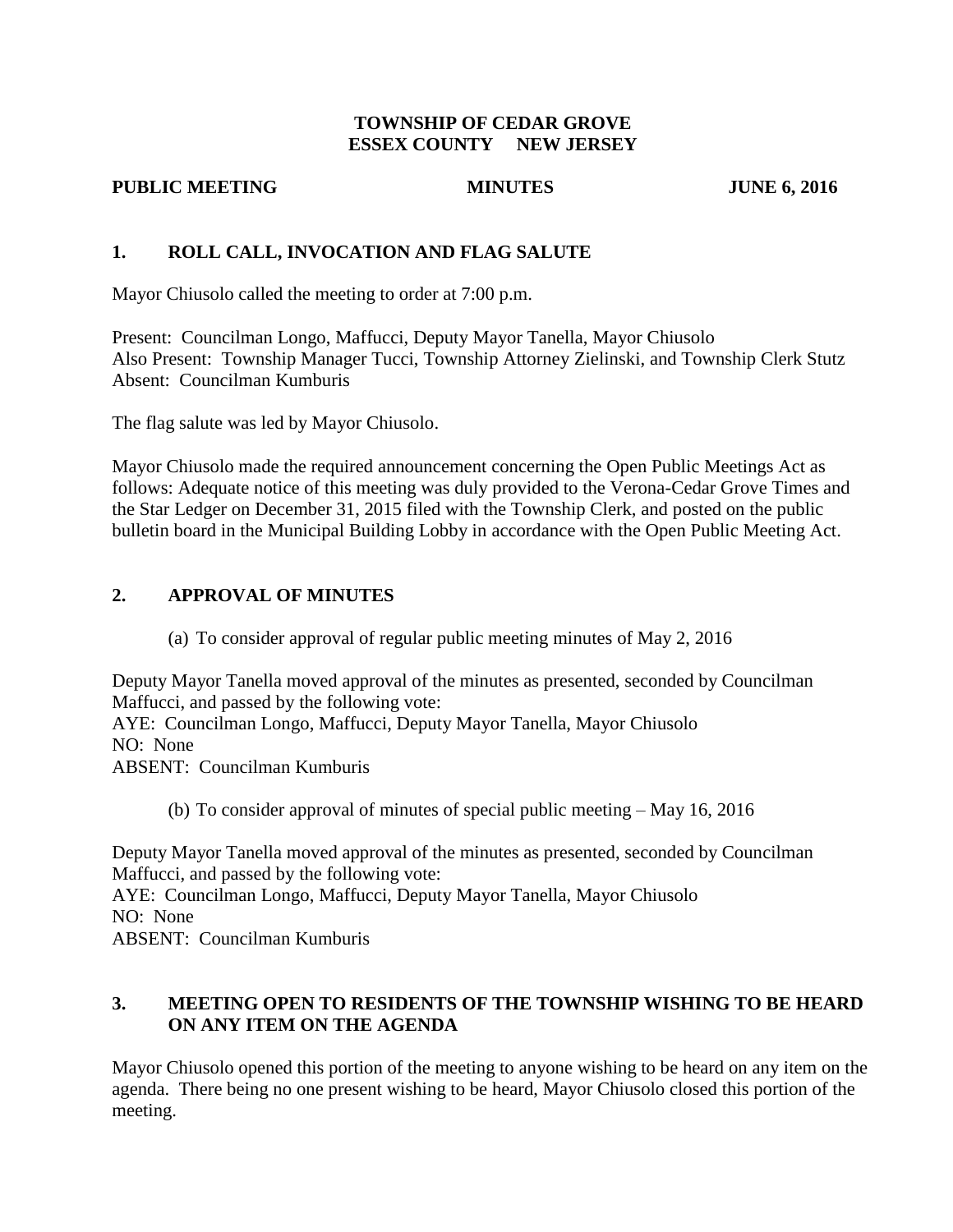### **PUBLIC COUNCIL MEETING** -2- **JUNE 6, 2016**

### **4. REPORTS OF TOWNSHIP OFFICIALS**

- (a) Township Manager The Manager thanked participants of the annual "Clean Sweep" day held Saturday, June 4<sup>th</sup>. The Manager provided a report from the Police Dept. regarding recent traffic complaints at the Woodstone Drive/Forest Hills Way intersection. The Manager provided information compiled by the Recreation Director regarding membership fees of municipal pools in neighboring communities. Mr. Tucci commented that all are subsidized through the municipality's budget. Mr. Tucci also advised that current membership revenue is approximately \$7,000 the final amount from 2015.
- (b) Township Clerk The Clerk advised that a resolution for the annual renewal of ABC licenses will be on the 6/20 meeting agenda for the licenses eligible for renewal. The Clerk noted a memo regarding upcoming Zoning Board re-appointments and Council liaison appointments. There was consensus to re-appoint the current members whose terms expire (Brown and Vargo) and appoint Alt. 1 (Nardiello) to the vacancy created by the resignation of Dan Dwyer.
- (c) Township Attorney The Township Attorney provided a memo regarding inclusion of language in the in marketing of recyclables contract to protect the Township from any default. Attorney Zielinski noted the resolution on agenda to memorialize the Council's decision regarding appeal of the Zoning Board decision in the matter of Soccer Dome, Inc. Attorney Zielinski requested an executive session to discuss two litigation matters, K. Hovnanian litigation, and COAH litigation.

### (d) Other Reports

Nomination of Deputy Mayor and Mayor – Councilman Maffucci nominated Peter Tanella to serve as Mayor, seconded by Councilman Longo, and agreed to unanimously. Deputy Mayor Tanella nominated Michael Maffucci to serve as Deputy Mayor, seconded by Councilman Longo and agreed to unanimously.

Councilman Maffucci requested discussion of creation of a redevelopment advisory committee and Green Team membership be placed on the agenda of the next staff meeting, to which the governing body agreed. Councilman Maffucci inquired on behalf of the Health Advisory Committee about water testing in the municipality's schools. The Manager advised that the Township has no lead piping in its supply system.

### **5. CONSENT AGENDA**

(a) To consider resolution concerning approval of raffle application – Lions Club of Cedar Grove

The following resolution had been posted on the bulletin board, and a brief synopsis was given by the Township Clerk:

**WHEREAS** an application for a raffle license has been received from:

Lions Club of Cedar Grove **Off-Premise 50/50 Raffle** 

APPLICANT EVENT, DATE, TIME, AND PLACE P.O. Box 283 December 1, 2016 at 7:00 – 9:00 p.m. at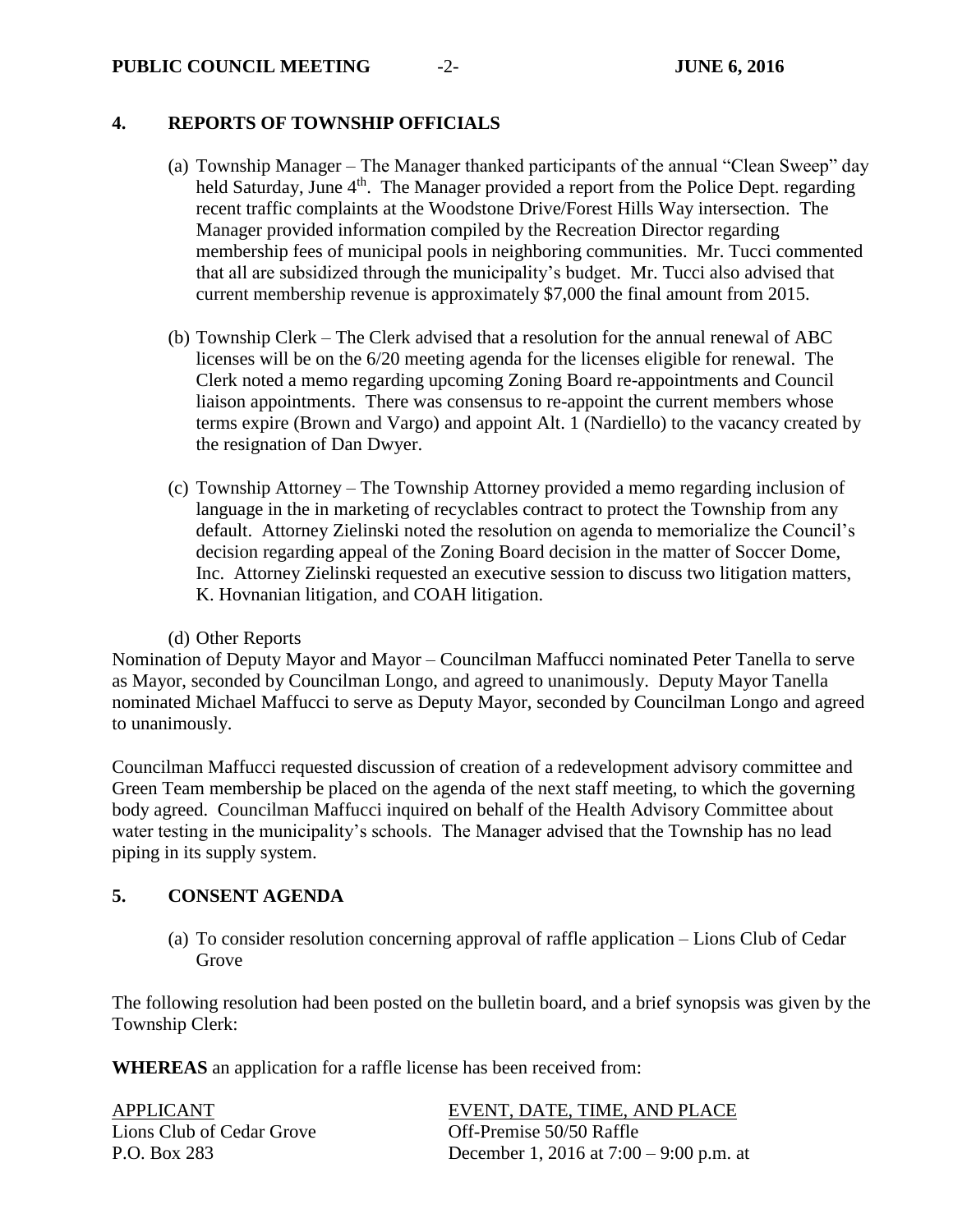Cedar Grove, NJ 07009 557 Pompton Ave., Cedar Grove NJ

**WHEREAS** the fee has been paid, the application has been reviewed by the Township Clerk and found acceptable;

**NOW THEREFORE BE IT RESOLVED** by the Township Council of the Township of Cedar Grove that it does herby approve said application.

Councilman Maffucci moved adoption of the resolution, seconded by Deputy Mayor Tanella, and passed by the following vote: AYE: Councilman Longo, Maffucci, Deputy Mayor Tanella, Mayor Chiusolo NO: None ABSENT: Councilman Kumburis

(b) To consider resolution concerning approval of raffle applications – Foundation for Diabetes Research

The following resolution had been posted on the bulletin board, and a brief synopsis was given by the Township Clerk:

**WHEREAS** applications for raffle licenses have been received from:

| <b>APPLICANT</b>                     | EVENT, DATE, TIME, AND PLACE              |
|--------------------------------------|-------------------------------------------|
| The Foundation for Diabetes Research | <b>Off-Premise Draw Raffle</b>            |
| 513 West Mt. Pleasant Ave. Suite 220 | October 26, 2016 at $6:00 - 9:30$ p.m. at |
| Livingston, NJ 07039                 | 691 Pompton Ave., Cedar Grove NJ          |
| The Foundation for Diabetes Research | <b>On-Premise Draw Raffle</b>             |
| 513 West Mt. Pleasant Ave. Suite 220 | October 26, 2016 at $6:00 - 9:30$ p.m. at |
| Livingston, NJ 07039                 | 691 Pompton Ave., Cedar Grove NJ          |

**WHEREAS** the fee has been paid, the application has been reviewed by the Township Clerk and found acceptable;

**NOW THEREFORE BE IT RESOLVED** by the Township Council of the Township of Cedar Grove that it does herby approve said application.

Councilman Maffucci moved adoption of the resolution, seconded by Deputy Mayor Tanella, and passed by the following vote: AYE: Councilman Longo, Maffucci, Deputy Mayor Tanella, Mayor Chiusolo NO: None ABSENT: Councilman Kumburis

# **6. NEW BUSINESS**

(a) To consider introduction of Pending Bond Ord. #16-797 – 2016 Salary Grades & Ranges, Wages and Fees of Municipal Employees

The clerk read the Ordinance by title only: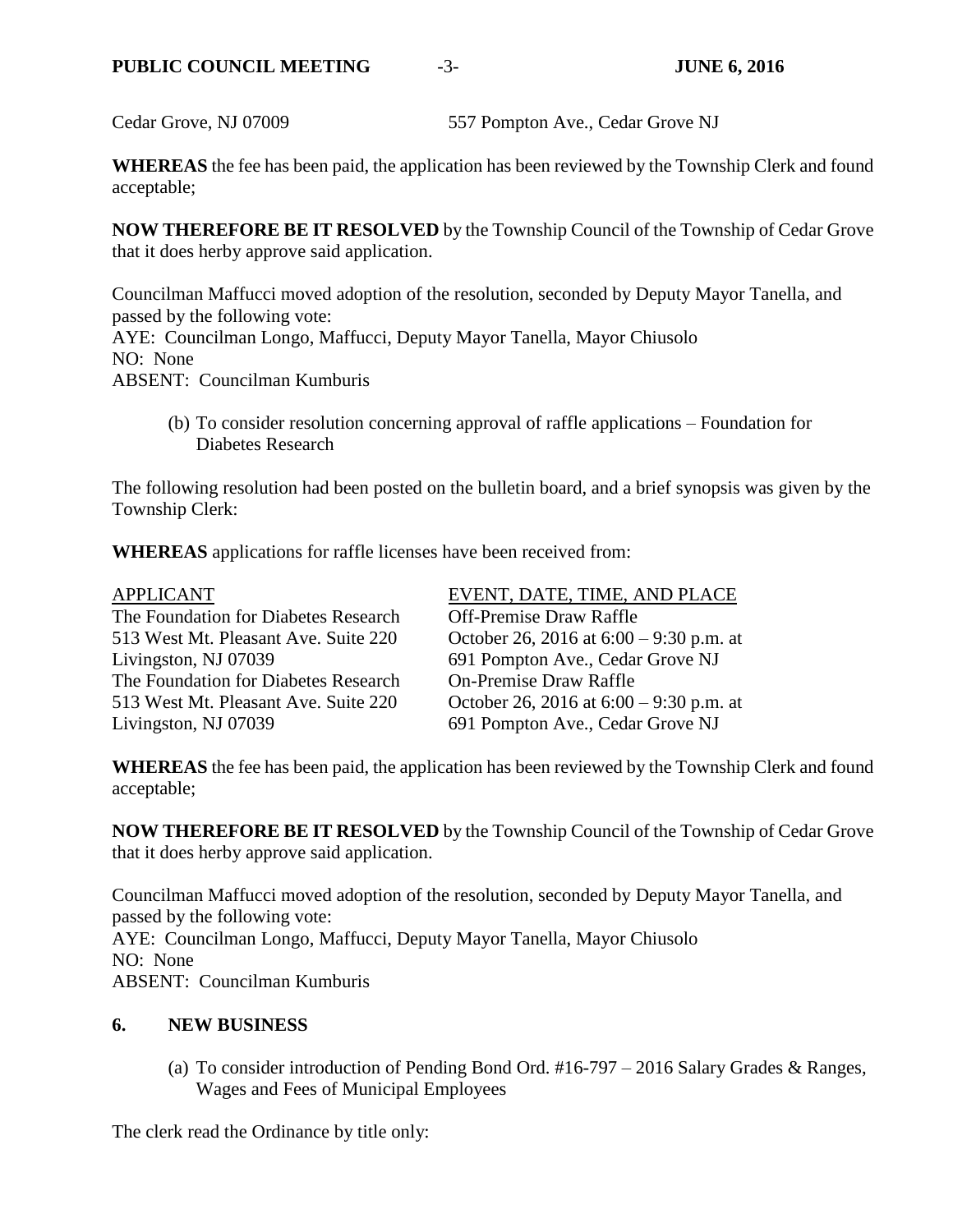# **AN ORDINANCE FIXING SALARY GRADES AND RANGES, WAGES AND FEES OF THE OFFICERS AND EMPLOYEES OF THE TOWNSHIP OF CEDAR GROVE FOR FISCAL YEAR 2016.**

### BE IT ORDAINED BY THE TOWNSHIP COUNCIL OF THE TOWNSHIP OF CEDAR GROVE AS FOLLOWS:

Section 1. Unless heretofore created and established in the Township of Cedar Grove, the salary grades and ranges, wages and fees of all officers and employees of the Township of Cedar Grove shall be as follows:

| <b>GROUP I - SALARY GRADES</b> |                                                                    |           |           |
|--------------------------------|--------------------------------------------------------------------|-----------|-----------|
| Grade                          | <b>Position Classification</b>                                     | Minimum   | Maximum   |
| 1                              | <b>Clerical Assistant</b>                                          | \$32,000. | \$40,151. |
|                                | <b>Building Maintenance Worker</b>                                 |           |           |
| 3                              | <b>Assistant to Township Clerk</b>                                 | 35,000.   | 50,946.   |
|                                | <b>Department Secretary</b><br><b>Accounting/Payroll Assistant</b> |           |           |
|                                | Tax/Utility Accounting Assistant                                   |           |           |
|                                | <b>Recreation Coordinator</b>                                      |           |           |
| 4                              | <b>Recreation Maintenance Worker</b>                               | 36,753.   | 53,308.   |
| 5                              | <b>Communications Operator</b>                                     | 39,535.   | 58,802.   |
|                                | Deputy Court Clerk<br>Health/Welfare/Sr. Transportation            |           |           |
|                                | Planning/Zoning Coordinator                                        |           |           |
|                                |                                                                    |           |           |
| 8                              | <b>Assistant Municipal Treasurer</b>                               | 45,254.   | 62,301.   |
|                                | Senior Recreation/Pool Coordinator                                 |           |           |
|                                | <b>Records Clerk-Police</b>                                        |           |           |
| 9                              | <b>Administrative Secretary</b>                                    | 50,980.   | 75,652.   |
|                                | Municipal Court Administrator                                      |           |           |
|                                | Deputy Municipal Tax Collector                                     |           |           |
|                                | <b>Assistant Recreation Director</b>                               |           |           |
| 10                             | Construction Official/Com. Develp. Dir.                            | 61,119.   | 89,019.   |
|                                | Dir. of Assessments/Tax Assessor                                   |           |           |
|                                | Director of Recreation                                             |           |           |
| 11                             | Director of Finance/Tax Collector/CMFO                             | 75,000.   | 134,640.  |
|                                | Municipal Engineer/Public Works Director                           |           |           |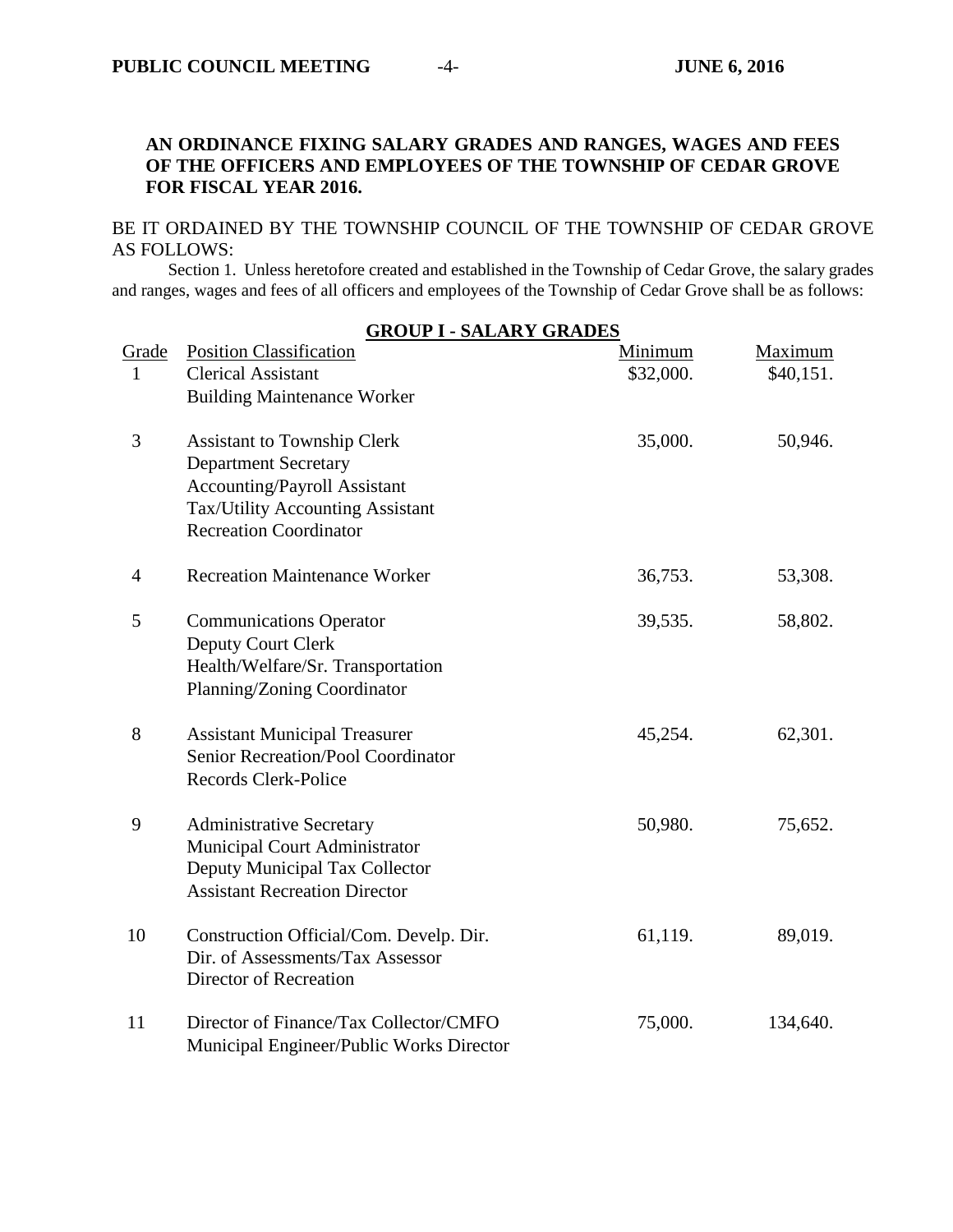# **PUBLIC COUNCIL MEETING**  $-5$ -<br>**JUNE 6, 2016**

|        |                                          | <b>MINIMUM</b> | <b>MAXIMUM</b> |
|--------|------------------------------------------|----------------|----------------|
| $L-2$  | Library Assistant                        | 16,793.        | 42,653.        |
| $L-3$  | <b>Technical Library Assistant</b>       | 21,224.        | 46,125.        |
| $L-4$  | Senior Library Assistant                 | 25,469.        | 50,855.        |
| $L-5$  | PrincipalLibraryAssistant/Administrative | 28,653.        | 55,587.        |
|        | <b>Services</b>                          |                |                |
| $L-6$  | <b>Supervising Library Assistant</b>     | 30,775.        | 62,682.        |
| $L-7$  | Library Specialist                       | 32,897.        | 67,385.        |
| $L-8$  | Children's Librarian                     | 37,142.        | 70,960.        |
| $L-9$  | Senior Children's Librarian              | 40,326.        | 76.875.        |
| $L-10$ | <b>Supervising Librarian</b>             | 45,632.        | 83,972.        |
| $L-11$ | <b>Library Director</b>                  | 59,427.        | 102,036.       |

|                                     | Group II – Fixed Salaries and Fees    |
|-------------------------------------|---------------------------------------|
| Township Clerk                      | 85,063./year                          |
| <b>Township Manager</b>             | 182,574./year                         |
| <b>Municipal Court Judge</b>        | 38,206./year                          |
| <b>Township Attorney</b>            | 28,753./year – Non Retainer \$175./hr |
| <b>Electrical Sub-Code Official</b> | 16,496./year                          |
| Plumbing Sub-Code Official          | 16,496./year                          |
| Prosecutor                          | 357./session                          |
| <b>Public Defender</b>              | 255/session                           |
| <b>Planning Board Attorney</b>      | 207./session                          |
| <b>Zoning Board Attorney</b>        | $245$ ./session                       |
|                                     |                                       |

# Group III – Part –Time Hourly

| <b>Position Classification</b>          | Minimum | Maximum |
|-----------------------------------------|---------|---------|
| Clerk Typist                            | \$8.99  | \$11.02 |
| Life Guards                             | 8.25    | 13.95   |
| <b>School Traffic Guards</b>            | 12.36   | 15.76   |
| <b>Public Health Nurse</b>              |         | 21.96   |
| <b>Public Health Nurse/School Nurse</b> |         | 29.62   |
| Municipal Alliance Co-ordinator         |         | 14.22   |
| <b>Bus Driver</b>                       | 15.00   | 20.10   |
| <b>Recreation Supervisor</b>            | 8.25    | 12.34   |
| <b>Recreation Leader</b>                | 8.25    | 9.28    |
| Pool Maintenance Worker                 | 8.25    | 9.28    |
| <b>Recreation Maintenance Worker</b>    | 8.25    | 10.40   |
| <b>Public Workers Helper</b>            | 8.25    | 12.73   |
| $Shelver-Library$                       | 8.25    | 9.38    |
| Library Aides                           | 8.25    | 8.56    |
| <b>Technical Library Asst.</b>          | 11.31   | 24.60   |
| Administrative/Computer Asst.           | 15.85   | 31.54   |
| Library Specialist                      | 17.54   | 34.57   |
| Senior Library Asst.                    | 13.58   | 26.07   |
| Principal Library                       | 15.29   | 38.50   |
| <b>Violations Clerk</b>                 | 15.45   | 19.71   |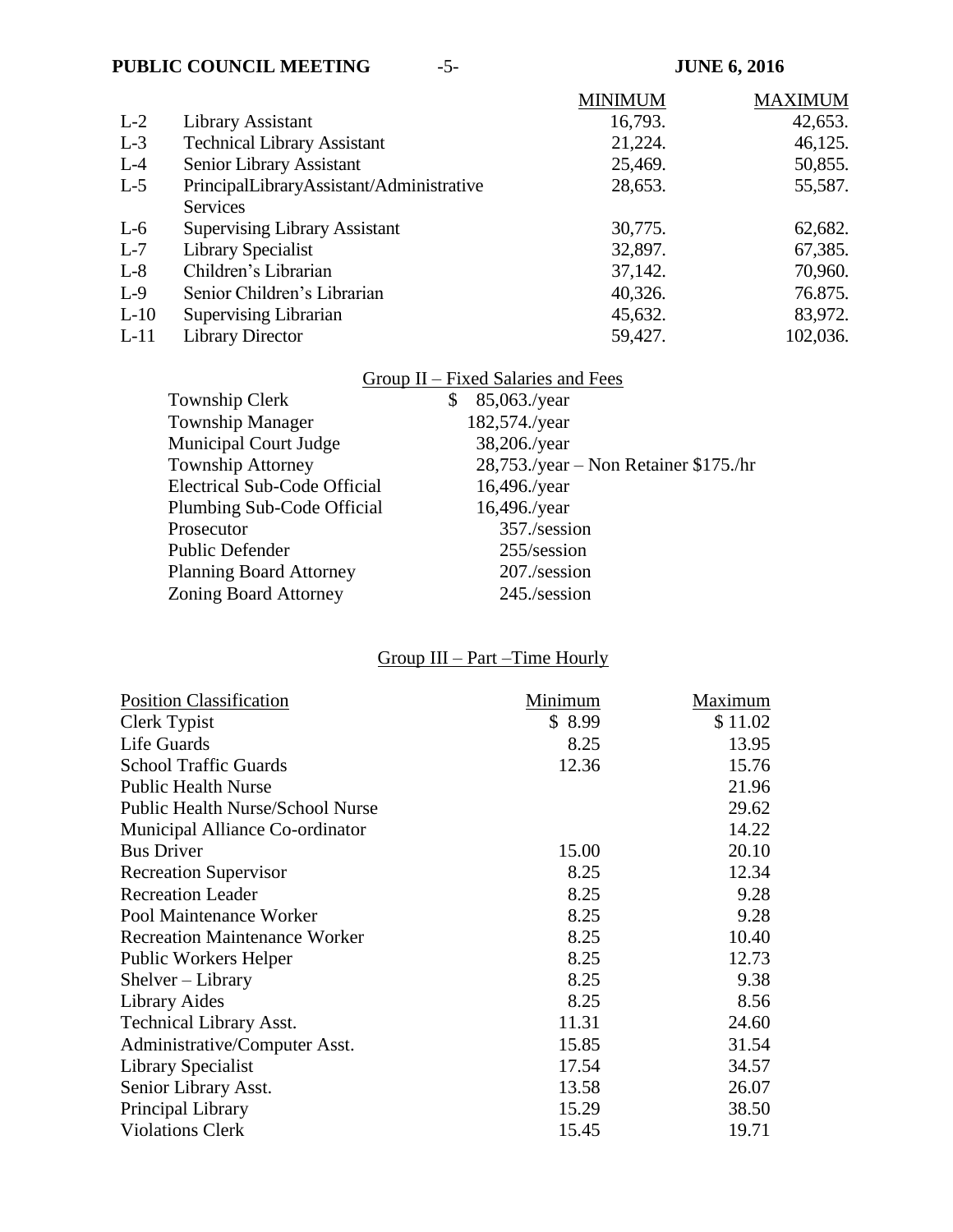### **DPW**

| Grade | <b>Position Classification</b> | Minimum   | Maximum   |
|-------|--------------------------------|-----------|-----------|
|       | Senior Mechanic-Auto           | \$57,246. | \$82,330. |

Section 2. The Township Council shall, by Resolution, and in accordance with labor contracts, fix the salary of each officer and employee within the salary range as set forth in Section 1 of the Ordinance.

Section 3. This Ordinance shall take effect twenty (20) days after the first publication after passage pursuant to law. When adopted, the provisions of Section 1 shall be retroactive to January 1, 2016 and shall be deemed to have taken effect as of that date.

Councilman Maffucci moved that Pending Ordinance # 16-797 be passed at first reading, published in the Verona-Cedar Grove Times as a pending ordinance with a public hearing of June 20, 2016, seconded by Deputy Mayor Tanella, and passed by the following vote: AYE: Councilman Longo, Maffucci, Deputy Mayor Tanella, Mayor Chiusolo NO: None ABSENT: Councilman Kumburis

(b) To consider resolution concerning renewal of MCCPC membership

The following resolution had been posted on the bulletin board, and a brief synopsis was given by the Township Clerk:

### **AUTHORIZING EXECUTION OF AN AGREEMENT WITH THE MORRIS COUNTY COOPERATIVE PRICING COUNCIL TO RENEW MEMBERSHIP THEREIN FOR THE PERIOD OF OCTOBER 1, 2016 THROUGH SEPTEMBER 30, 2021**

**WHEREAS,** the Morris County Cooperative Pricing Council ("MCCPC") was created in 1974 to conduct a voluntary cooperative pricing system with municipalities, boards of educations, and other public bodies located in the County of Morris and adjoining counties; and

**WHEREAS**, the purpose of the MCCPC is to provide substantial savings on various goods and services to its members through the cooperative public bidding process; and

**WHEREAS**, Township of Cedar Grove desires to enter into an Agreement with the MCCPC, which is administered by Randolph Township as Lead Agency, to **renew** its membership in the MCCPC for the period of October 1, 2016 through September 30, 2021.

**BE IT RESOLVED** by the Township of Cedar Grove, County of Essex, State of New Jersey as follows:

1. Township Council of the Township of Cedar Grove hereby authorizes the execution of an Agreement with the Morris County Cooperative Pricing Council by the Township of Randolph as Lead Agency dated October 1, 2016, pursuant to N.J.S.A. 40A:11-11(5). Said Agreement is for **renewal** of membership in the MCCPC for a five (5) year period from October 1, 2016, through September 30, 2021.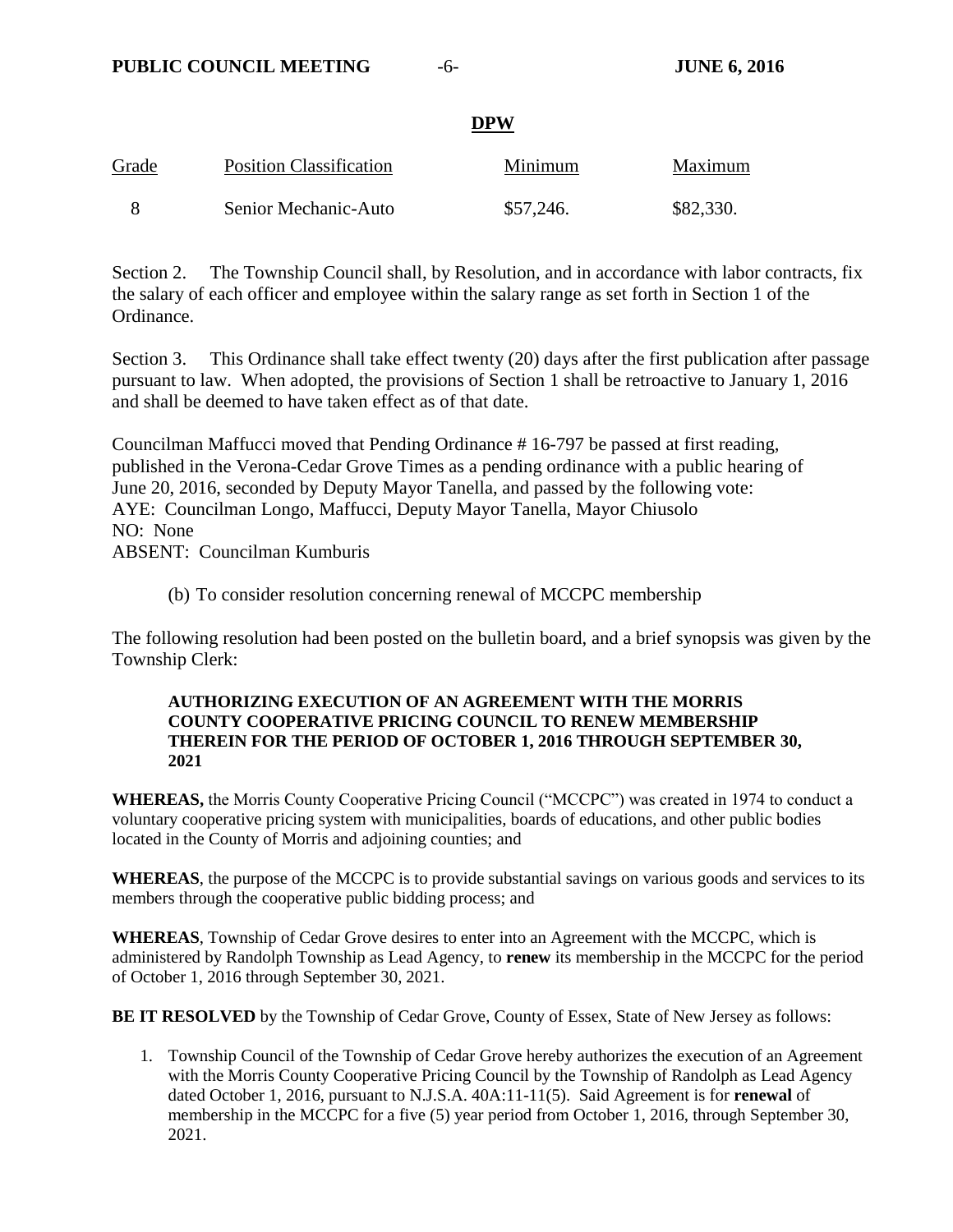- 2. The Township Clerk is hereby directed to submit a copy of this adopted Resolution, along with an executed Agreement, to Randolph Township as Lead Agency of the MCCPC.
- 3. This resolution shall take effect immediately upon final passage according to law.
- 4. All appropriate Township of Cedar Grove officials are authorized and directed to perform all required acts to affect the purpose of this resolution.

Deputy Mayor Tanella moved adoption of the resolution, seconded by Councilman Maffucci, and passed by the following vote:

AYE: Councilman Longo, Maffucci, Deputy Mayor Tanella NO: None ABSTAIN: Mayor Chiusolo ABSENT: Councilman Kumburis

> (c) To consider resolution concerning Appeal of Zoning Board Decision – Soccer Domain, Inc.

The following resolution had been posted on the bulletin board, and a brief synopsis was given by the Township Clerk:

### **In the matter of Soccer Domain, Inc.**

### RESOLUTION

**WHEREAS**, Soccer Domain, Inc. ("Soccer Domain") applied to the Township of Cedar Grove Board of Adjustment ("Board of Adjustment") for preliminary and final site plan approval to construct an indoor soccer facility on premises located at 20 Sand Park Road, Block 295, Lot 24 on the tax map ("Property") of the Township of Cedar Grove ("Township"); and

**WHEREAS**, on March 8, 2016, the Board of Adjustment granted the Soccer Domain's application, which included granting the Soccer Domain a variance pursuant to N.J.S.A. 40:55D-70(d), and memorialized that approval on March 8, 2016, by Resolution No.: 2588; and

**WHEREAS**, the variance granted pursuant to N.J.S.A. 40:55D-70(d) allowed two principal uses on one piece of property in the Township, which is prohibited in the Property's zone; and

**WHEREAS**, pursuant to N.J.S.A. 40:55D-17(d) any interested party "may appeal to the Governing Body any final decision of a board of adjustment approving an application for development pursuant to [40:55D-70(d)] if so permitted by ordinance."; and

**WHEREAS**, Section 38 – 34 of the Township Code allows an interested party to appeal an application approving a variance pursuant to N.J.S.A. 40:55D-70(d) to the Governing Body; and

**WHEREAS**, on February 4, 2016, the Township received a notice of appeal from Gregory Mascera, Esq. on behalf of Antal Zeleszko, Jr., James Halbert, and Richard Kroll; and

**WHEREAS**, on March 28, 2016, the Township received a notice of appeal from Christopher Beaumont; and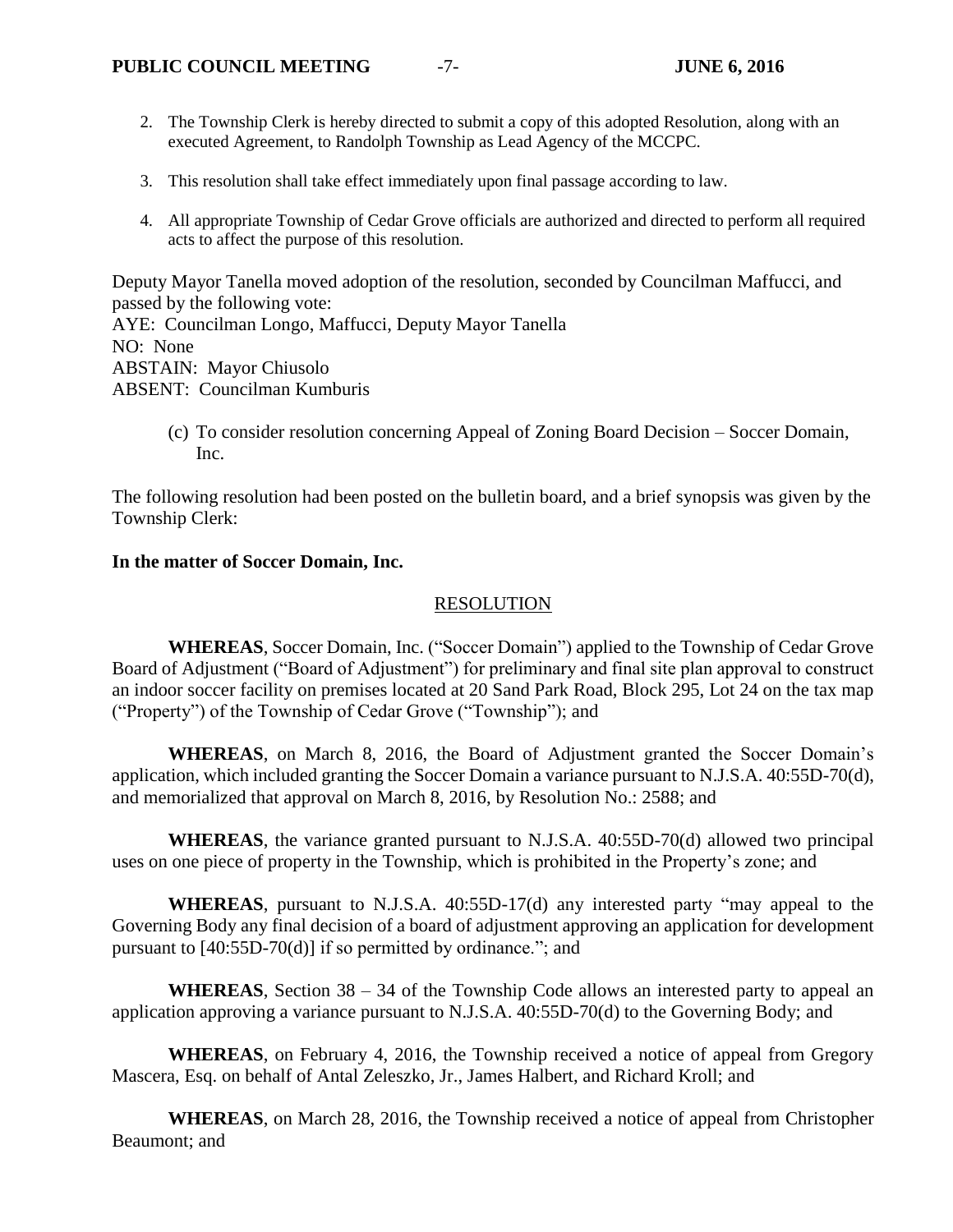**WHEREAS**, the record of proceedings held before the Board of Adjustment were transmitted to the Township's Governing Body, including the entire application filed by Soccer Domain, the Site Plan and other drawings, all exhibits marked during the public hearing, all professional reports submitted on behalf of Soccer Domain and by municipal professionals, and transcripts of the Board of Adjustment public hearings; and

**WHEREAS**, Mr. Mascera and Mr. Beaumont submitted memorandum to the Governing Body explaining their positions as to why the Board of Adjustment improperly granted variance relief pursuant to N.J.S.A. 40:55D-70(d); and

**WHEREAS**, Michael J. Sullivan, Esq. submitted a memorandum to the Governing Body on behalf of the Soccer Domain explaining its positions as to why the Board of Adjustment properly granted variance relief pursuant to N.J.S.A. 40:55D-70(d); and

**WHEREAS**, on May 16, 2016, the Governing Body conducted a public hearing, which hearing was attended by Mr. Mascera, Mr. Beaumont, and Mr. Sullivan; and

**WHEREAS**, during the hearing, Mr. Mascera, Mr. Beaumont, and Mr. Sullivan presented arguments as to why the Board of Adjustment should or should not have granted variance relief pursuant to N.J.S.A. 40:55D-70(d); and

**WHEREAS**, during the hearing, the Governing Body questioned Mr. Mascera, Mr. Beaumont, and Mr. Sullivan; and

**WHEREAS**, pursuant to N.J.S.A. 40:55D-17(d), "the Governing Body may reverse, remand, or affirm with or without the imposition of conditions the final decision of the Board of Adjustment approving a variance pursuant to" N.J.S.A. 40:55D-70(d); and

**WHEREAS**, at the conclusion of the arguments by Mr. Mascera, Mr. Beaumont, and Mr. Sullivan, Deputy Mayor Peter Tanella made a motion to reverse the decision of the Board of Adjustment granting variance relief pursuant to N.J.S.A. 40:55D-70(d), which motion was seconded by Councilmember Michael Maffucci; and

**WHEREAS**, among the reasons expressed by Deputy Mayor Tanella for advancing the motion were:

- Granting a variance pursuant to N.J.S.A. 40:55D-70(d) will impair the intent and purpose of the Township's zoning plan and the Township's zoning ordinances. Specifically, the Property is located in the M2 Zone in the Township. The M2 Zone consists of large land areas intended to encourage campus style development. Further, the M2 Zone prohibits more than one principal use on a property. Nowhere in the Township do two principal uses exist on a single piece of property.
- The property is located in a residential area of town. Granting the variance will be detrimental to the public good and the residents in the vicinity of the Property. The proposed soccer facility will operate year round, seven days a week from 8:00 a.m. to 10:00 p.m., while the other principal use on the Property will operate Monday through Friday during the daytime hours.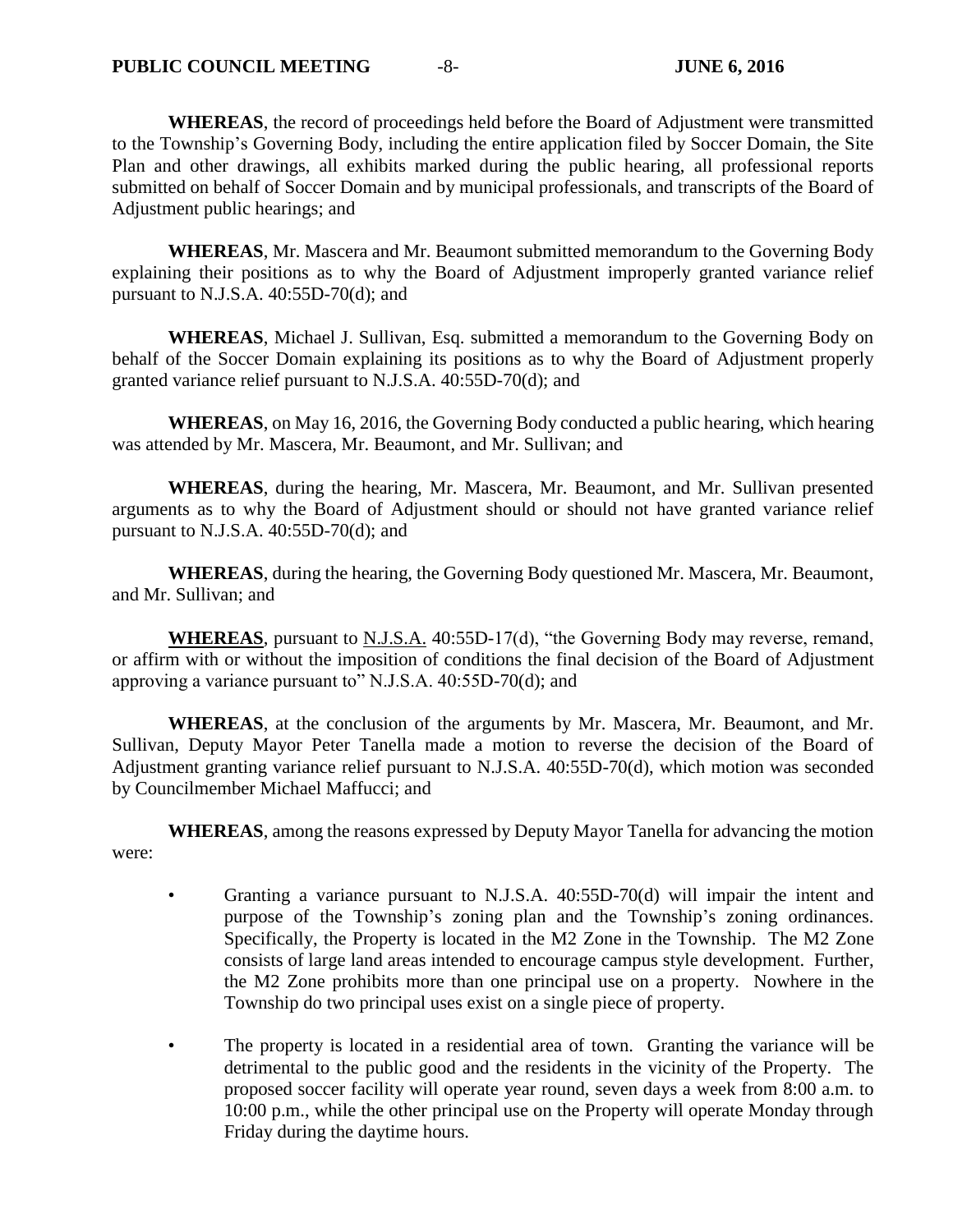**WHEREAS**, the motion to reverse the Board of Adjustment's decision and vacate the variance was approved 5 to 0; and

**NOW THEREFORE, BE IT RESOLVED** that the Township Council, the Township of Cedar Grove, County of Essex, State of New Jersey hereby reverses the Board of Adjustment and vacates the variance granted to the Soccer Domain pursuant to N.J.S.A. 40:55D-70(d), and memorialized in Resolution No.: 2588;

**AND BE FURTHER RESOLVED** that the Township Clerk is hereby directed to publish notice of the Governing Body's decision in the appropriate newspaper and to mail a copy of the decision to the appellants and any interested party who has requested it as required by N.J.S.A. 40:55D-17(g).

Deputy Mayor Tanella moved adoption of the resolution, seconded by Councilman Longo, and passed by the following vote: AYE: Councilman Longo, Maffucci, Deputy Mayor Tanella, Mayor Chiusolo

NO: None

ABSENT: Councilman Kumburis

(d) To consider resolution concerning tax reduction granted by Tax Court of New Jersey

The following resolution had been posted on the bulletin board, and a brief synopsis was given by the Township Clerk:

**WHEREAS,** the Tax Collector of the Township of Cedar Grove has determined that action is required as a result of tax reductions granted by the Tax Court of New Jersey;

**WHEREAS,** the Tax Collector has certified to the foregoing as well as to the amount of the tax cancellations, which are set forth along with the name and address of the taxpayer.

**NOW, THEREFORE, BE IT RESOLVED**, by the Township Council of the Township of Cedar Grove that the required tax cancellations and refunds be made:

### 2014 Tax Reductions Granted by the Tax Court of New Jersey

|              |     |                                                 | <b>Tax Cancellations</b> |
|--------------|-----|-------------------------------------------------|--------------------------|
| <b>Block</b> | Lot | Owner & Location                                | and Tax Refund           |
| 297          | 40  | Mirage II, LLC                                  | \$1,099.00               |
|              |     | 89 Commerce Road                                |                          |
|              |     | Cedar Grove, NJ 07009                           |                          |
| 297          | 51  | 99 Commerce Road Associates<br>99 Commerce Road | \$4,622.39               |
|              |     | Cedar Grove, NJ 07009                           |                          |

Deputy Mayor Tanella moved adoption of the resolution, seconded by Councilman Longo, and passed by the following vote:

AYE: Councilman Longo, Maffucci, Deputy Mayor Tanella, Mayor Chiusolo NO: None ABSENT: Councilman Kumburis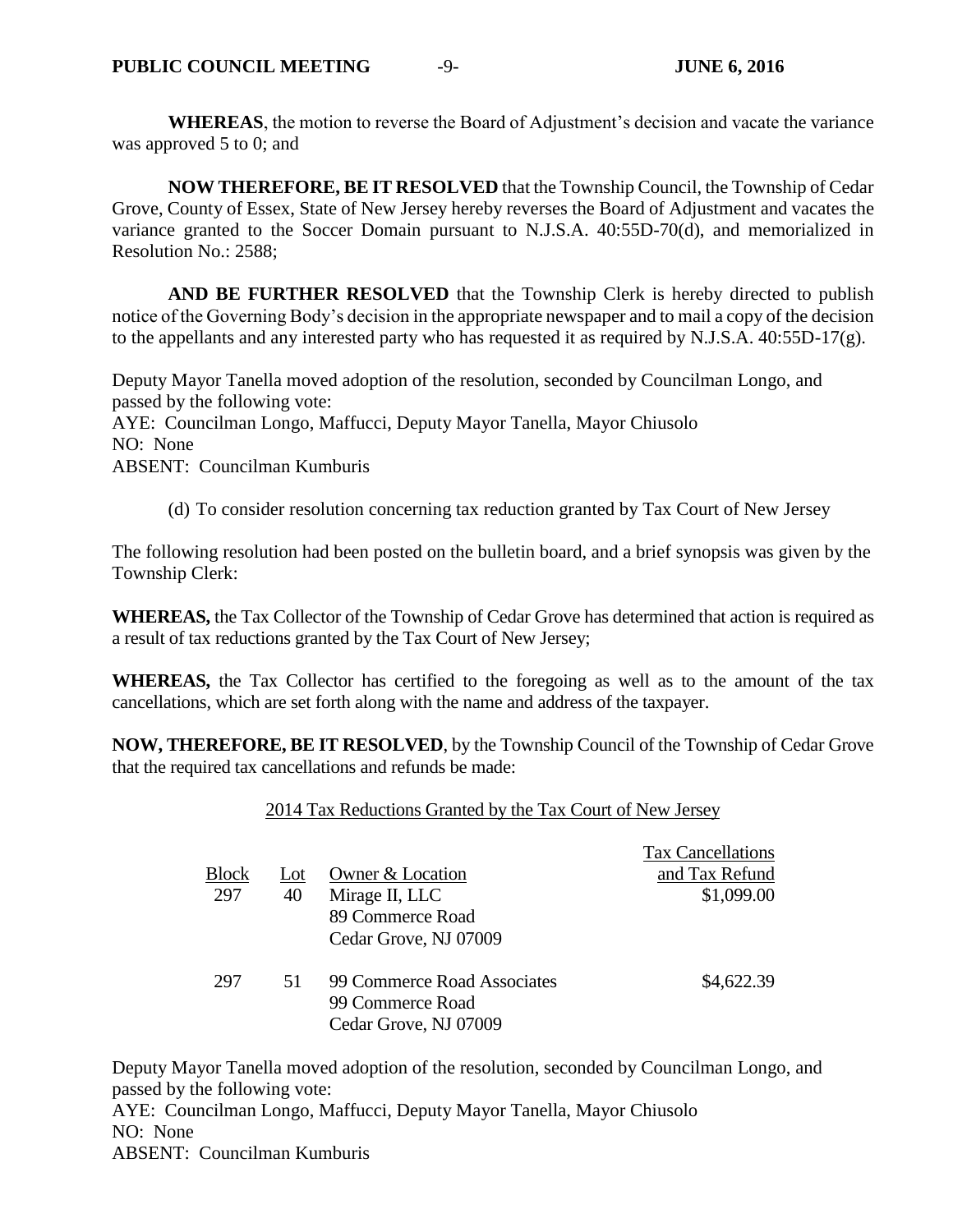(e) To consider resolution concerning insertion of special item of revenue

The following resolution had been posted on the bulletin board, and a brief synopsis was given by the Township Clerk:

**WHEREAS,** N.J.S.A. 40A:4-87, provides that the Director of Local Government Services may approve the insertion of a special item of revenue in the Municipal Budget of the Township of Cedar Grove for 2016 when such items shall have been available by law and the amount thereof was not determined at the time of adoption of the budget; and

**WHEREAS,** said Director may also approve the insertion of any item of appropriation of equal amount;

**NOW, THEREFORE, BE IT RESOLVED**, by the Township Council of the Township of Cedar Grove, Essex County, New Jersey, that it hereby requests that the Director of the Division of Local Government Services to approve the insert of an item of revenue in the budget of the year 2016 in the sum of \$26,890.12, which is now available as a revenue from the Clean Communities Program, which is administered by the Department of Environmental Protection, pursuant to the provision of statute; and

**B IT FURTHER RESOLVED** that a like sum of \$26,890.12 is hereby appropriated under the caption:

Clean Communities Program \$26,890.12

Deputy Mayor Tanella moved adoption of the resolution, seconded by Councilman Maffucci, and passed by the following vote: AYE: Councilman Longo, Maffucci, Deputy Mayor Tanella, Mayor Chiusolo NO: None ABSENT: Councilman Kumburis

(f) To consider resolution concerning estimated tax bills

The following resolution had been posted on the bulletin board, and a brief synopsis was given by the Township Clerk:

**WHEREAS,** the Essex County Board of Taxation is unable to certify tax rates for the year 2016 in a timely manner; and

**WHEREAS,** without a 2016 certified tax rate the Tax Collector of the Township of Cedar Grove will be unable to issue 2016 tax bills on a timely basis; and

**NOW, THEREFORE, BE IT RESOLVED**, by the Township Council of the Township of Cedar Grove, as follows:

1. The Tax Collector of the Township of Cedar Grove is hereby authorized and directed to prepare and issue estimated tax bills for the Township of Cedar Grove for the third installment of 2016 taxes. The Tax Collector shall proceed and take such actions as are permitted and required by Chapter 72, Public Laws of 1994 and N.J.S.A. 54:4- 66.2 and 54:4-66.3.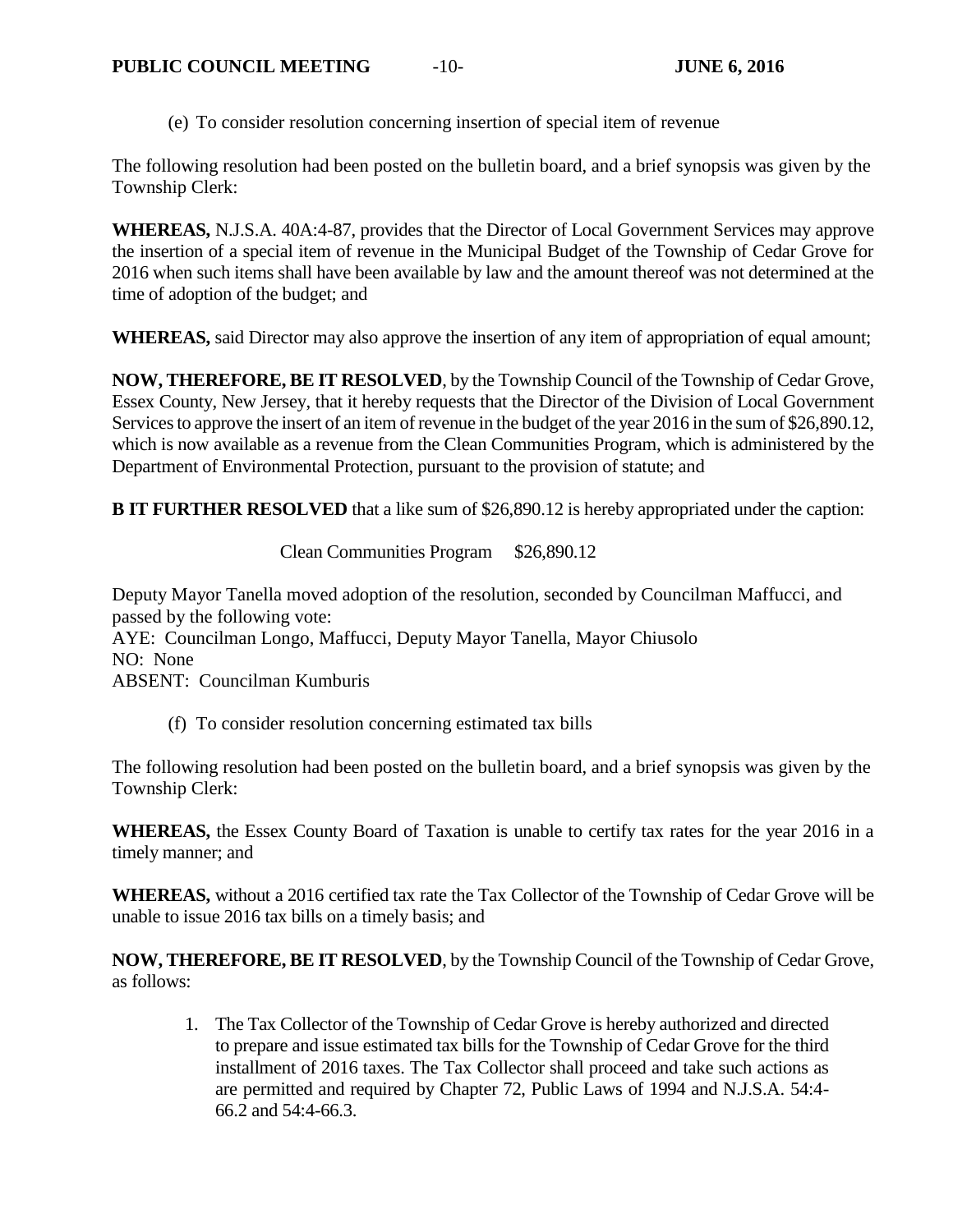2. The total estimated tax levy for 2016 is \$50,757,266.89. The estimated tax rate for 2016 is \$2.290.

Deputy Mayor Tanella moved adoption of the resolution, seconded by Councilman Longo, and passed by the following vote:

AYE: Councilman Longo, Maffucci, Deputy Mayor Tanella, Mayor Chiusolo NO: None

ABSENT: Councilman Kumburis

(g) To consider resolution concerning designation of mayor for the day

The following resolution had been posted on the bulletin board, and a brief synopsis was given by the Township Clerk:

**BE IT RESOLVED** by the Township Council of the Township of Cedar Grove, Essex County, New Jersey, that Councilman Joseph Chiusolo is hereby appointed Mayor for the day on September 10, 2016.

Deputy Mayor Tanella moved adoption of the resolution, seconded by Councilman Longo, and passed by the following vote: AYE: Councilman Longo, Maffucci, Deputy Mayor Tanella, Mayor Chiusolo NO: None ABSENT: Councilman Kumburis

# **7. APPROVAL OF BILLS**

The Bill Resolution was read by title and amount as follows:

BE IT RESOLVED by the Township Council of the Township of Cedar Grove, County of Essex, New Jersey, that the attached summary of bills having been duly audited and found correct be and they are thereby ordered paid and that warrants be drawn on the Treasurer in the aggregate amount of \$641,644.17

Deputy Mayor Tanella moved adoption of the resolution, seconded by Councilman Maffucci, and passed by the following vote:

AYE: Councilman Kumburis, Longo, Maffucci, Deputy Mayor Tanella, Mayor Chiusolo NO: None

ABSENT: Councilman Kumburis

# **8. CONTRACTS AND AGREEMENTS**

(a) To consider resolution awarding contract for marketing or recyclables

The following resolution had been posted on the bulletin board, and a brief synopsis was given by the Township Clerk:

**WHEREAS**, the Township of Cedar Grove had previously engaged Galaxy Recycling, Inc., of Jersey City, New Jersey for its services related to the marketing of recyclable materials; and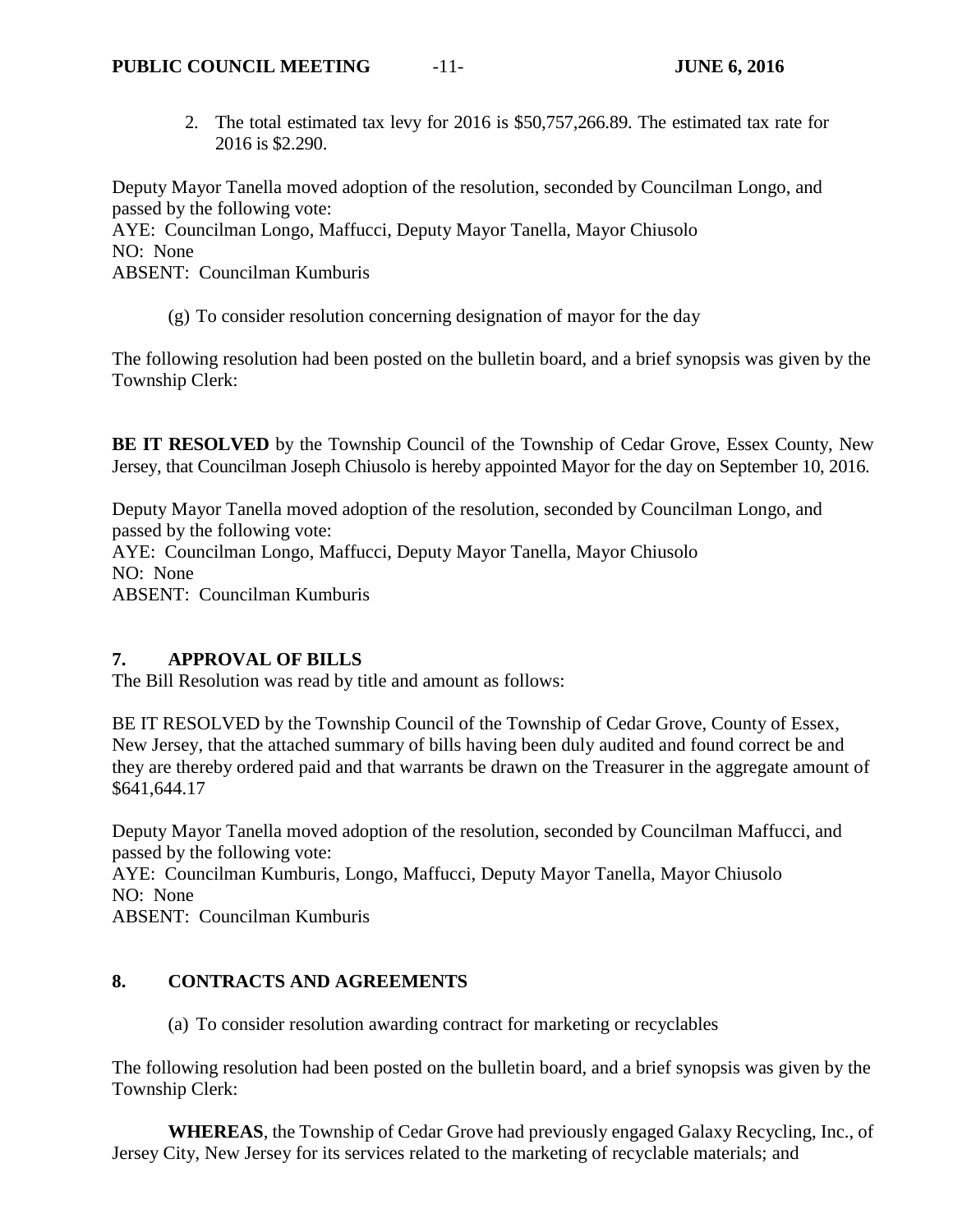**WHEREAS,** requests for proposals for said services were solicited by way of notice on the Township website; and

**WHEREAS,** a sole proposal was received and publicly opened on April 15, 2016 from F. Basso Jr. Rubbish Removal, Inc., of Irvington, New Jersey, which has been reviewed by the Township Engineer, and determined to be in the best interests of the Township; and

**WHEREAS**, this contract is authorized in accordance with the Local Public Contracts Law which permits the negotiation and award of a contract for the marketing of recyclable materials by way of resolution, and without public advertising for bids and bidding, pursuant to N.J.S.A. 40A:11-5(1)(s).

**NOW, THEREFORE, BE IT RESOLVED** that the Township Council of Cedar Grove, County of Essex, State of New Jersey, does hereby authorize the Township Manager to execute a contract with F. Basso, Jr. Rubbish Removal, Inc. of Irvington, New Jersey for the marketing of recyclable materials for a five-year period effective June 20, 2016 through June 20, 2021.

Councilman Maffucci moved adoption of the resolution, seconded by Deputy Mayor Tanella, and passed by the following vote:

AYE: Councilman Kumburis, Longo, Maffucci, Deputy Mayor Tanella, Mayor Chiusolo NO: None

ABSENT: Councilman Kumburis

## **9. MEETING OPEN TO RESIDENTS OF THE TOWNSHIP WISHING TO BE HEARD ON ANY ITEM ON OR OFF THE AGENDA CONCERNING TOWNSHIP BUSINESS**

Diane Perkins; 260 Ridge Rd. – Ms. Perkins. Environmental Commission member, suggested a change to the Green Team Membership. There was consensus to discuss membership and other initiatives to raise the Township's eligibility for "sustainabile" designation at next staff meeting.

Robert O'Toole; 3 Old Orchard Court **–** Mr. O'Toole noted the date of the Primary Election and poll hours (June 7, 6:00 a.m. – 8:00 p.m.). Mr. O'Toole advised that Passaic Valley Sewer Commisison performed a clean-up of the Peckman River in the spring at no cost to the Township.

### AUTHORIZATION TO GO INTO EXECUTIVE SESSION

WHEREAS, Section 8 of the Open Public Meetings' Act (N.J.S.A.10:4-12 (b) (1-9) permits the exclusion of the public from a Meeting of the Mayor and Council in certain circumstances; and

WHEREAS, the Mayor and Council of the Township of Cedar Grove are of the opinion that such circumstances exist.

NOW, THEREFORE, BE IT RESOLVED by the Mayor and Council of the Township of Cedar Grove, County of Essex, State of New Jersey that:

- 1. The public shall be excluded from discussion of any action on the Executive Session of the Meeting of the Mayor and Council of June 6, 2016.
- 2. The general nature of the subject matters to be discussed are litigation matters regarding K. Hovnanian and COAH.